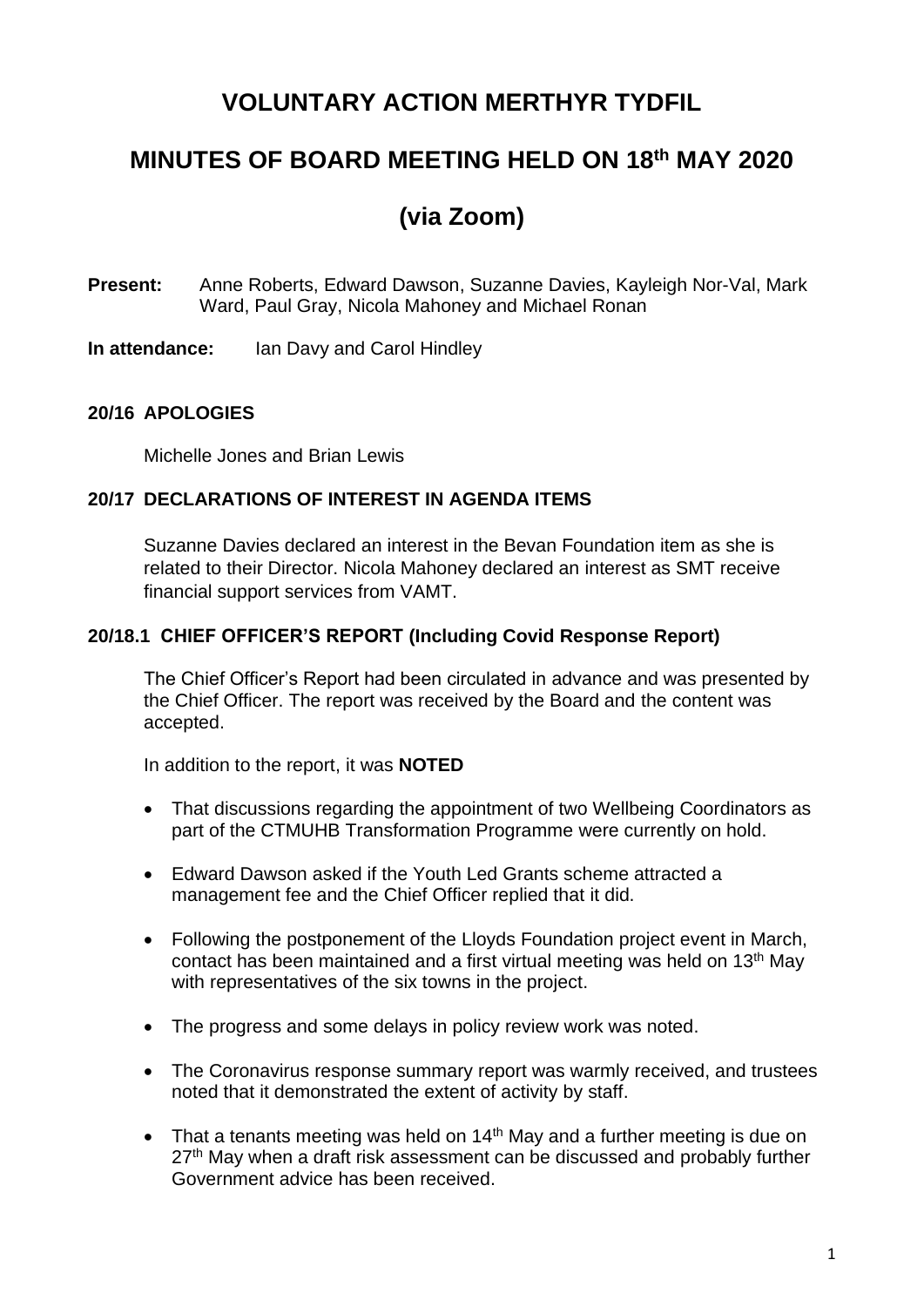• That a revised staff structure had been circulated to trustees

### It was **AGREED**

- That a post Covid volunteering celebration must be held when possible.
- That the building contractors are contacted as scaffolding has been erected on the building.

### *Action: Administration and Finance Manager*

• That regarding rent payments for 88 High Street, it is recommended that any future decision is delegated to the Treasurer

### *Action: Administration and Finance Manager / Treasurer*

- That the first phase of payment of leave in lieu is progressed subject to the required consents.
- That a working group be convened to discuss the report from the staff / trustee event held in February. Paul Gray, Edward Dawson, Anne Roberts and Nicola Mahoney were nominated. Four staff to be asked to attend plus the Chief Officer.

### *Action: Chief Officer*

The report was **ACCEPTED** by the Board.

### **20/18.2 ADDITIONAL ITEMS**

The Chief Officer asked for two additional items to be considered. The papers for each item had been circulated earlier in the day,

### **Research Proposal - Understanding the Immediate and Long-Term Impact on Community Organisations in Merthyr Tydfil**

The Chief Officer explained that concerns are being expressed by organisations about transition and recovery post Covid. As Bevan Foundation were already carrying out some work with groups providing immediate Covid response, discussions had been held with Bevan regarding more in depth work which will help identify the required support. After discussion, the proposal was **AGREED**.

### **Community Coordinator CRM Proposal**

The proposal was **AGREED.**

### **20/19 UNAUDITED ACCOUNTS 2019/20**

The unaudited management accounts for 2019/20 had been circulated to the Board in advance by the Administration and Finance Manager. The report was **AGREED**.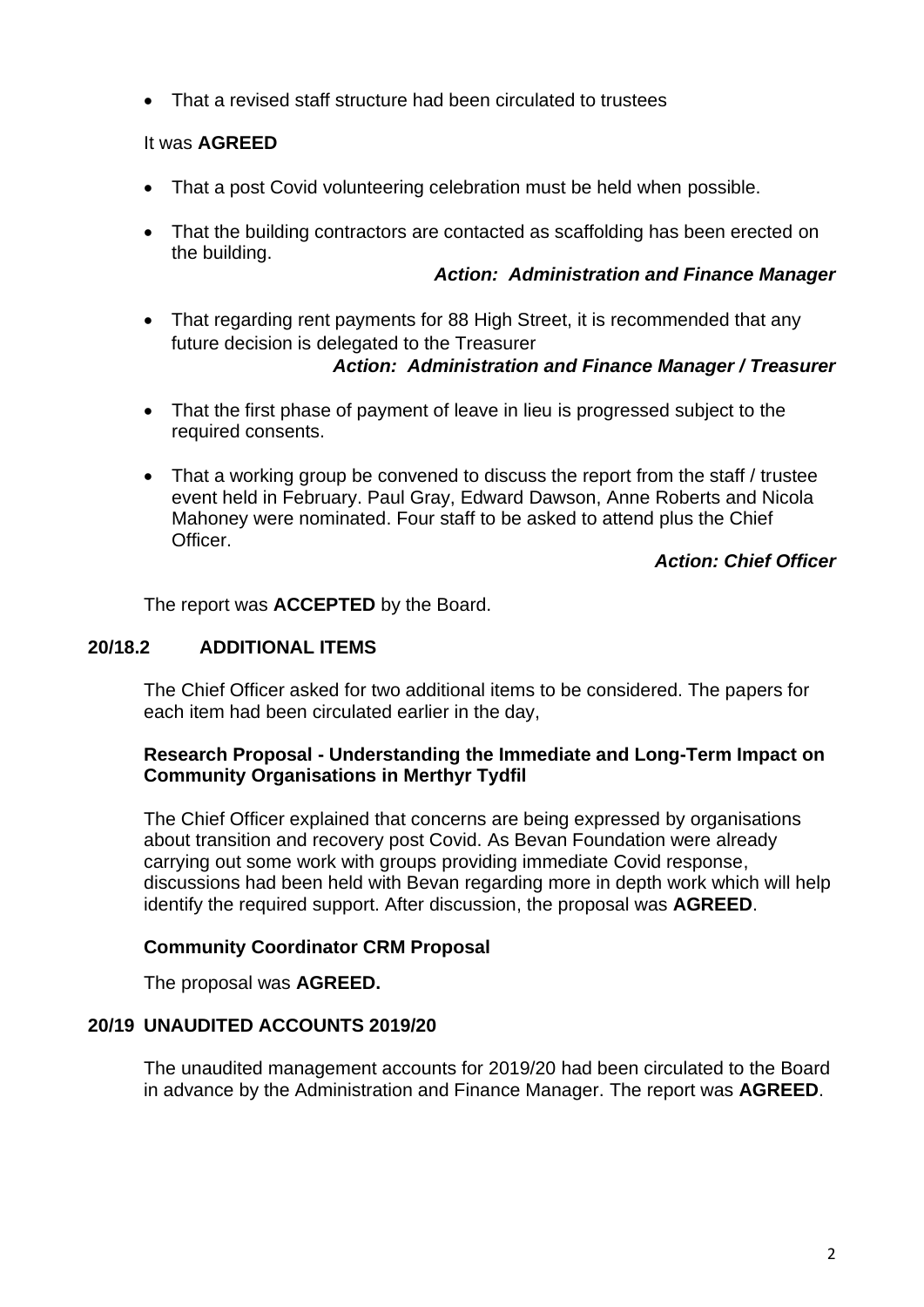### **20/20 BUDGET 2020/21**

The budgets for the core and project cost centres as well as a summarised statement had been circulated to the Board in advance. They were discussed and **AGREED.** 

#### **20/20.1 Additional Video Conferencing / IT / Broadband expenditure**

A proposal had been circulated in advance. It was **AGREED** to

- Purchase the 200MB broadband and wifi upgrades
- Investigate an internet cloud-based phone system and switch if it reduces costs
- Approve, in principle, purchase of microphone and camera for main meeting room to allow video conferencing but delay purchase until face to face meetings are likely to be able to be held again.

It was **AGREED** that the full budget be re-presented at the July meeting including all new expenditure items.

#### *Action: Administration and Finance Manager*

### **20/21 VAMT KPI REPORT AND VAMT OPERATIONAL PLAN - Quarter 4 Reports**

The KPI Report and the Operational Plan Report for Q4 had been circulated to the Board in advance. The Chief Officer confirmed that they had been sent to MTCBC and the Health Board to comply with the respective SLA's.

The reports were **AGREED** by the Board.

#### **20/22 TSSW Q4 IMPACT DATA**

The report had been circulated in advance by the Chief Officer. This report and the general feeling amongst TSSW colleagues was that the survey was not fit for purpose was **NOTED.**

#### **20/23 MEMBERSHIP**

The application from the Friendship Group was **ACCEPTED**

#### **20/24 MINUTES OF PREVIOUS MEETING HELD ON 3 rd FEBRUARY 2020**

The minutes of 3<sup>rd</sup> February 2020 were **AGREED** and signed by the Chair. It was agreed they can be published on the website in their entirety.

*Action: Chief Officer*

### **20/25 ACTION LOG AND MATTERS ARISING**

The Action Log was reviewed and updated.

#### **20/26 ANY OTHER BUSINESS**

None